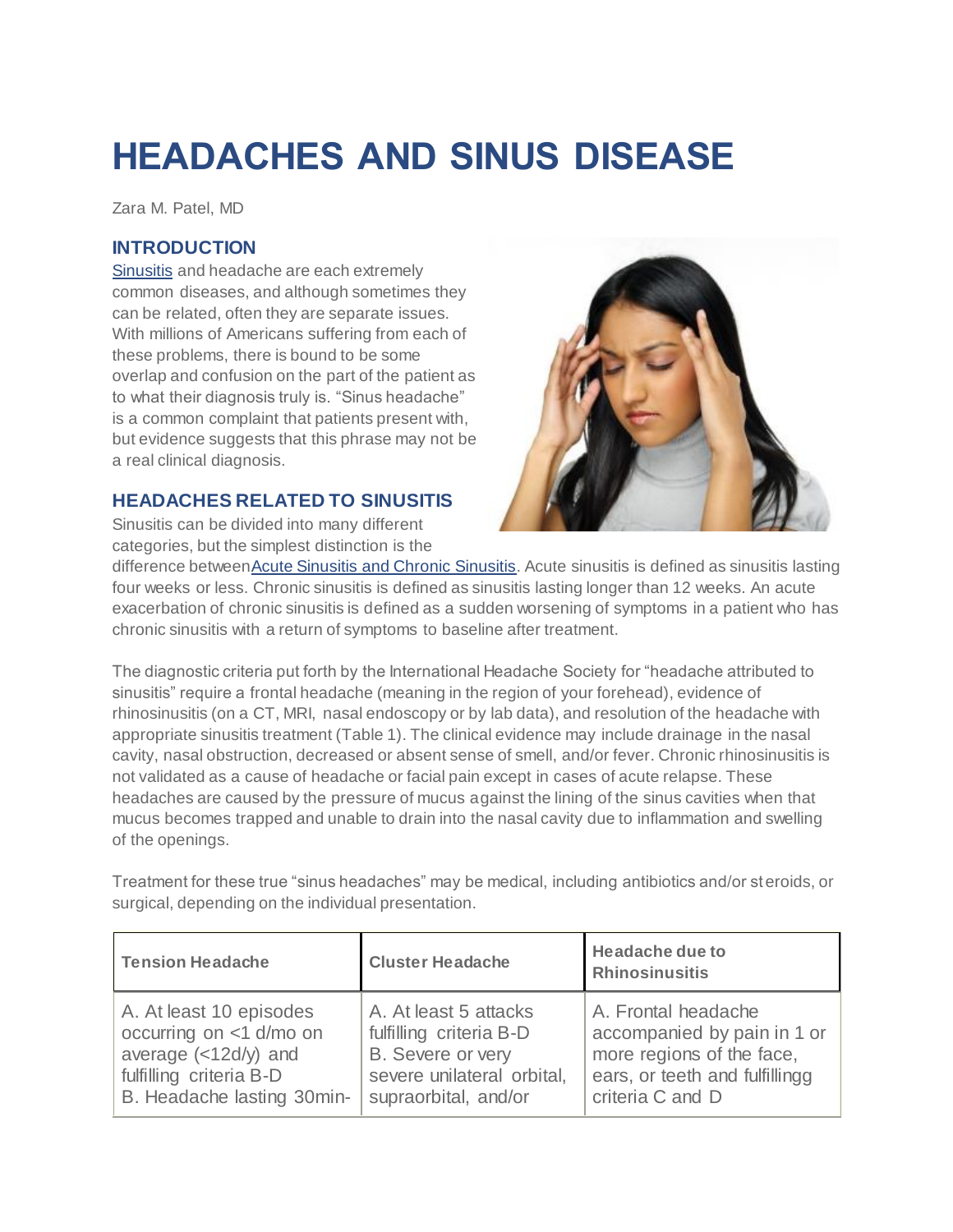| 7d<br>C, headache has at least 2<br>of the following<br>characteristics:<br>1. Bilateral location<br>2. Pressing/tightening<br>(nonpulsating) quality<br>3. Mild or moderate<br>intensity of pain<br>4. Not aggrevated by<br>routine physical activity<br>(e.g., walking or climbing<br>stairs)<br>D. Both of the following:<br>1. No nausea or vomiting<br>(anorexia may occur)<br>2. No more than 1 of<br>photophobia or<br>phonophobia<br>E. Not attributed to another<br>disorder<br>(Adopted from Headache Classification Cubesmpittee of the International Headache | temporal pain lasting 15-<br>180 min if untreated<br>C. Headache is<br>accompanied by at least<br>1 of the following:<br>1. Ipsilateral<br>conjunctival injection<br>and/or lacrimation<br>2. Ipsilateral nasal<br>congestion and/or<br>rhinorrhea<br>3. Ipsilateral eyelid<br>edema<br>4. Ipsilateral forehead<br>and facial sweating<br>5. Ipsilateral miosis<br>and/or ptosis<br>6. Sense of<br>restlessness or agitation<br>D. Attacks have a<br>frequency of 1 every<br>other day to 8/d<br>E. Not attributed to<br>another disorder | B. Clinical, nasal<br>endoscopic, CT, and/or MRI<br>imaging and/or laboratory<br>evidence of acute or acute-<br>on-chronic rhinosinusitis<br>C. Headache and facial pain<br>develop simultaneously with<br>onset or acute exacerbation<br>of rhinosinusitis<br>D. Headache and/or facial<br>pain resolve within 7d after<br>remission or successful<br>treatment of acute or acute-<br>on-chronic rhinosinusitis |
|---------------------------------------------------------------------------------------------------------------------------------------------------------------------------------------------------------------------------------------------------------------------------------------------------------------------------------------------------------------------------------------------------------------------------------------------------------------------------------------------------------------------------------------------------------------------------|-------------------------------------------------------------------------------------------------------------------------------------------------------------------------------------------------------------------------------------------------------------------------------------------------------------------------------------------------------------------------------------------------------------------------------------------------------------------------------------------------------------------------------------------|------------------------------------------------------------------------------------------------------------------------------------------------------------------------------------------------------------------------------------------------------------------------------------------------------------------------------------------------------------------------------------------------------------------|
|---------------------------------------------------------------------------------------------------------------------------------------------------------------------------------------------------------------------------------------------------------------------------------------------------------------------------------------------------------------------------------------------------------------------------------------------------------------------------------------------------------------------------------------------------------------------------|-------------------------------------------------------------------------------------------------------------------------------------------------------------------------------------------------------------------------------------------------------------------------------------------------------------------------------------------------------------------------------------------------------------------------------------------------------------------------------------------------------------------------------------------|------------------------------------------------------------------------------------------------------------------------------------------------------------------------------------------------------------------------------------------------------------------------------------------------------------------------------------------------------------------------------------------------------------------|

(*Adapted from* Headache Classification Subcommittee of the International Headache Society)

### **HEADACHES RELATED TO OTHER NASAL PROBLEMS**

Headache can also be caused from decreased oxygen saturation or nerve inflammation. In certain circumstances, the etiology of these two causes may be found within the nasal cavity itself.

[Septal deviation and inferior turbinate hypertrophy](http://care.american-rhinologic.org/septoplasty_turbinates) have been found to contribute to obstructive sleep [apnea \(OSA\)](http://care.american-rhinologic.org/snoring_nasal_congestion) in some people. If a person is not able to breathe well at night, this can cause prolonged or multiple decreases in oxygen saturation, which in turn may produce a morning headache.

The idea of a "contact point" headache is much more controversial, but does have its supporters within the Rhinology community. The idea is that two [mucosal surfaces](http://care.american-rhinologic.org/nasal_physiology) (the lining of the nasal cavity) which usually do not touch, have contact points in certain individuals. This could happen because of trauma to the nose, prior surgery and scarring, or simply chronic inflammation. Nerve endings which run beneath the mucosal surface in these regions may become inflamed and irritated and some theorize this could cause headache as well.

Although nasal sprays which contain steroids and/or anti-histamines can be used to decrease the